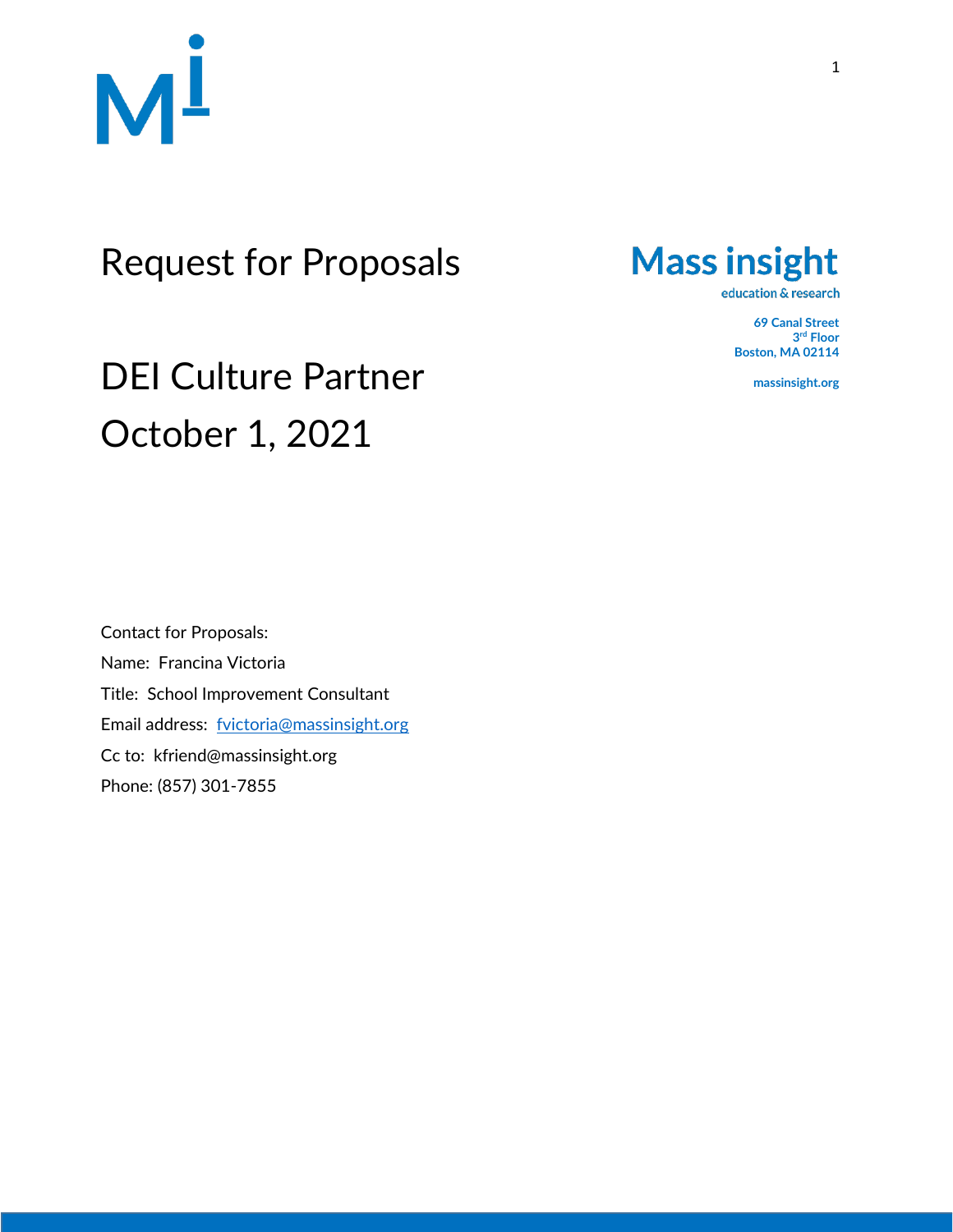#### **TABLE OF CONTENTS**

- 1. **About Mass Insight** Page 3
- 2. **Diversity, Equity, and Inclusion within Mass insight**  Page 4
- 3. **Project Goals and Overview**  Page 7
- 4. **Proposed Scope of Work** Page 8
- 5. **Submission Requirements**  Page 9

Information shared herein that is not otherwise available in the public domain should be treated as confidential information and should only be used for the purpose of responding to the RFP.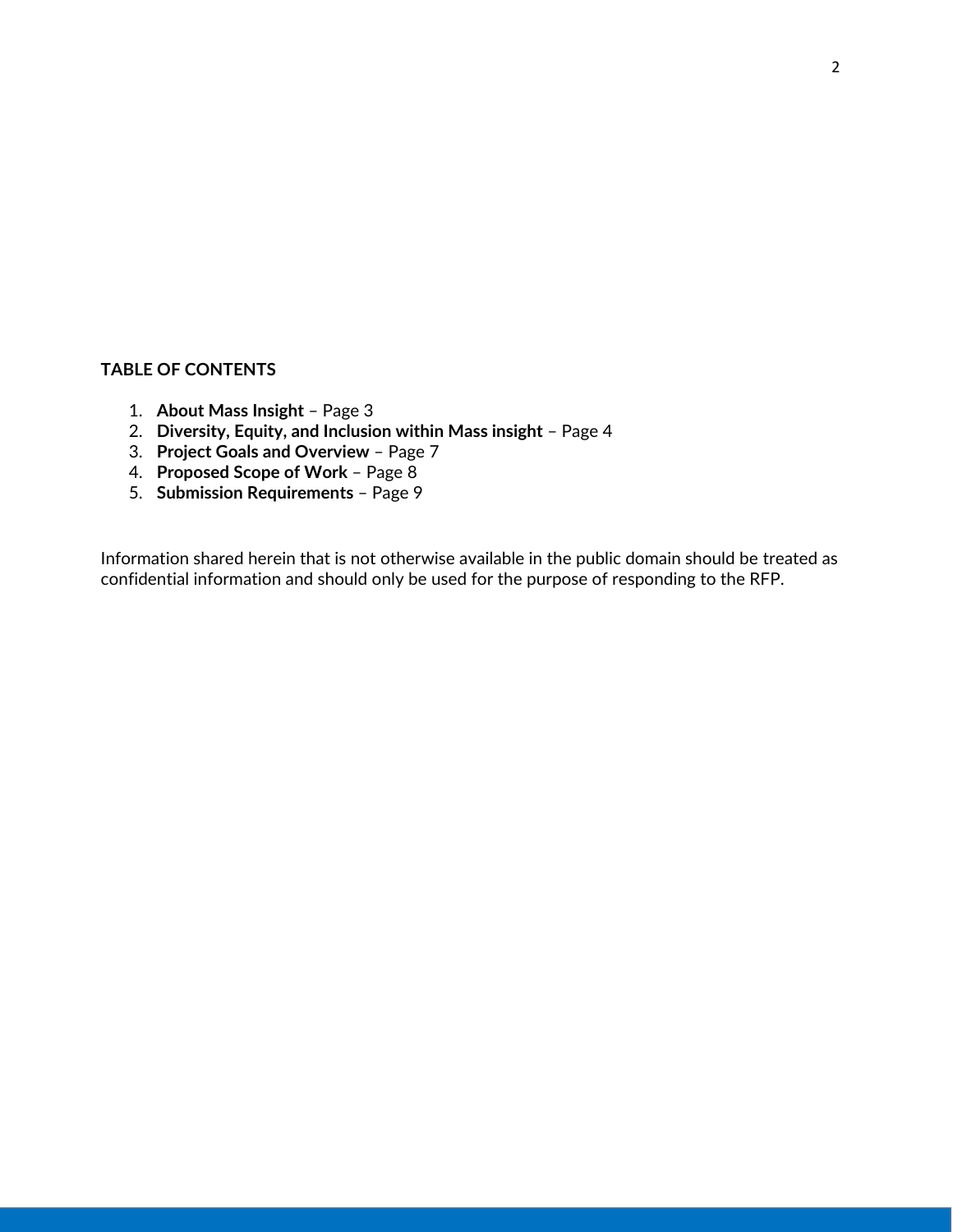#### **About Mass Insight Education & Research, Inc.**

Mass Insight Education & Research (Mi) is a nonprofit committed to pursuing equity in education. We envision a world in which student achievement and life outcomes no longer correlate with race, ethnicity, social class, or zip code. We work to bring this vision to life by partnering with states, districts, schools, and communities to implement customized strategies and build capacity to advance equity and opportunity in K-12 education, so that all students, and particularly those who have been systemically marginalized, are prepared to achieve their academic and personal potential.

Mass Insight's leadership in school transformation is nationally recognized. In 2007, Mass Insight Education & Research published *The Turnaround Challenge*, a research report and call to action that highlighted the need for intervention in America's lowest-performing schools – former U.S. Secretary of Education Arne Duncan called the report "the Bible of school turnaround." The report introduced the groundbreaking transformation zone model, which has been adopted nationally as a comprehensive school improvement strategy, and also established the framework for our school turnaround theory of action. Our theory of action puts increased focus on the instructional core and collective responsibility for student success.

We believe that schools can substantially improve the outcomes and success of their students, particularly those who have been systemically marginalized, by eliminating barriers to student learning through a focus on:

- **Conditions**: Schools have sufficient control over people, time, money, and program to address the root causes of disparate outcomes;
- **Planning**: Evidence-based, actionable improvement plans prioritize meeting the needs of all students and are informed by a review of existing conditions and input from school, district, and community stakeholders;
- **Leadership:** The principal manages and communicates complexity while maintaining focus on the school's vision, key priorities, and the success of all students;
- **Focus on Instruction**: Processes and supports continuously help teachers work together to improve and refine standards-based instruction so that all students can access and engage in rigorous learning;
- **Collective Responsibility**: The school faculty and staff demonstrate collective responsibility for both the quality of instruction and the learning and success of all students;
- **Performance Management**: Consistent processes are utilized to monitor and measure plan implementation and outcomes, determine what's working, and inform efforts to improve; and,
- **Partnerships**: The school develops partnerships with families and community organizations to meet the needs of teachers and students.

Our work is organized around this Theory of Action. Mass Insight believes the school is the unit of change and improvement, and our work with schools and districts begins by understanding local strengths, challenges, and opportunities for improvement.

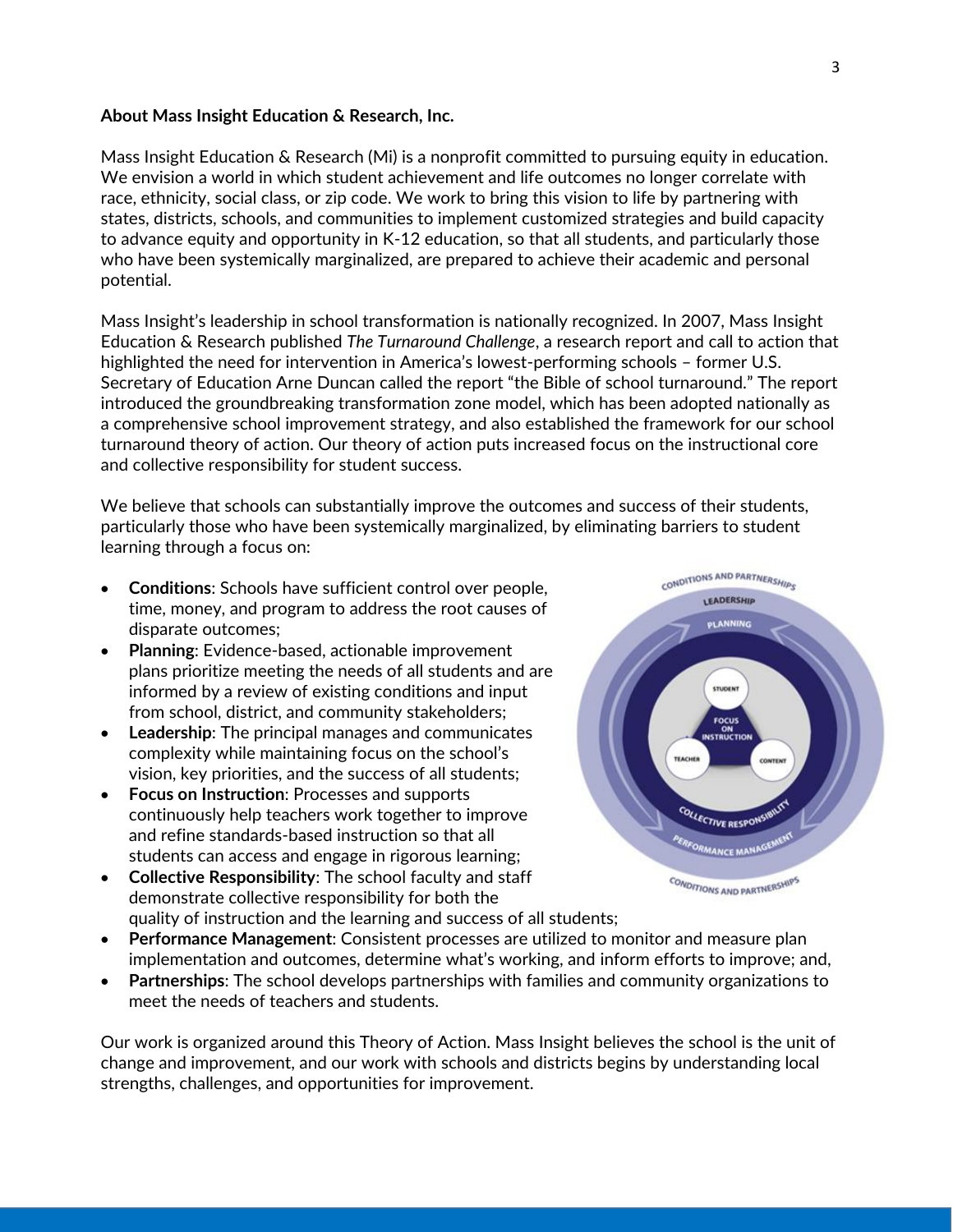#### **Mi's DEI Statements of Belief in Action**

*In order to advance our mission and move toward "a world in which student achievement and related life outcomes no longer correlate with race, gender, ethnicity, social class or zip code," the Mass Insight staff and board have been working intentionally to address diversity, equity, and inclusion within our organization and in our work with partners. As a part of this work, we adopted the below DEI Statements of Belief in Action.*

#### **Diversity:**

We believe that Mi will build stronger relationships, communicate more effectively, better understand existing systems and their impact, and generate better ideas if we have team and board members who share the race, genders, ethnicities, and economic backgrounds representative of the communities where we work. Mi makes a systematic and sustained effort to recruit, develop, and retain a diverse team and board that can maximize Mi's effectiveness and impact.

#### **Equity:**

We believe that Mi and its work should reflect the equity of opportunity and outcome we expect to see in the world. We use data to identify and eliminate inequities in our organizational policies and systems including team recruiting, hiring, compensation, evaluation, and retention. In our work with partners, we advance policies, structures, systems, and resources that foster equitable, high-quality education for all students.

#### **Inclusion:**

We believe that Mi will be most effective if all team and board members feel that they can bring their full selves to their work. Mi makes intentional efforts to maintain a culture in which the strengths, knowledge, and skills of all are recognized, appreciated, and utilized. By empowering and engaging everyone in our organization, we can maximize our impact in schools and communities.

#### **Mi's DEI Journey to Date**

Mass Insight has an organizational commitment to equity. We believe that all students should have equitable opportunities and access to high-quality K-12 education, regardless of zip code, economic status, gender, race, ethnicity, ability, or language. Our commitment to equity is grounded in the belief that all students can achieve when provided with high-quality education and the support needed to reach and exceed common expectations. We also believe that equity and equality are fundamentally different. Achieving equity requires an intentional focus on overcoming the historical legacy of racism, discrimination, marginalization, and underinvestment that disadvantages specific groups of people. Overcoming this history requires providing differentiated and tailored supports and resources, dismantling inequitable systems and practices, and increasing diversity, equity, and inclusion (DEI) orientation at the individual as well as organizational levels to mitigate biases and prejudice.

We know that this means we have to look internally at diversity, equity, and inclusion within Mass Insight, in order to meaningfully infuse DEI throughout our work.

Diversity, Equity, and Inclusion has been a core strategy in Mi's strategic plans since 2018. Starting in 2018, we began to engage all staff in explicit learning on identity, privilege, bias, and organizational culture. We realized that in order to meaningfully examine our organization and our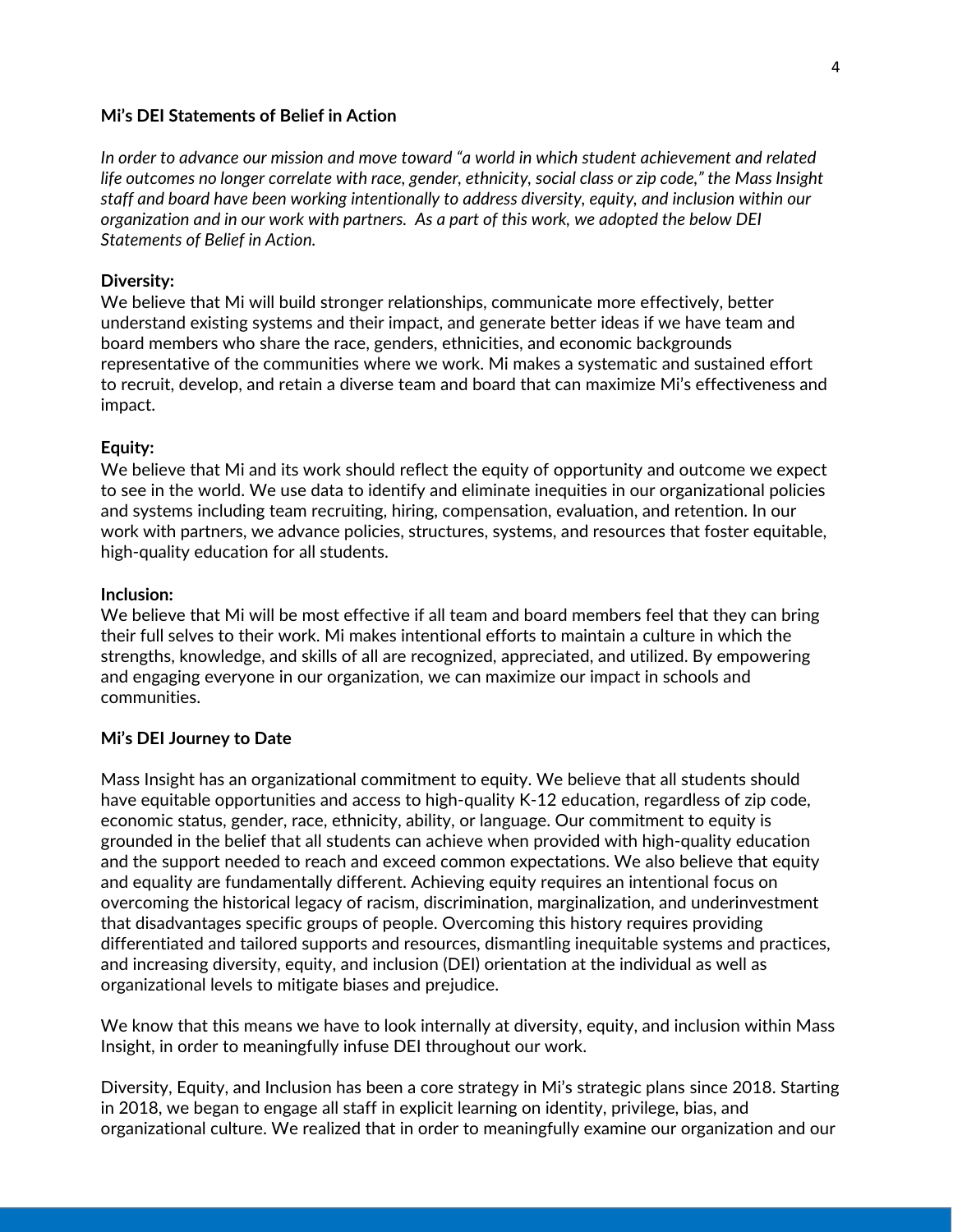work through a diversity, equity, and inclusion (DEI) lens, we needed to build our individual and collective understandings of these issues. To hold ourselves accountable for this important work, we included DEI orientation as a priority in our strategic plan and convened a cross-functional DEI committee to lead our organization-wide learning and improvement. DEI has been a central focus at each of our quarterly all-staff meetings over the past three years, and Mass Insight staff recently participated in a series of learning sessions to increase our personal and organizational orientation and commitment to DEI. Specific training topics have included foundational diversity, equity, and inclusion concepts (e.g., identity, bias, privilege, systemic racism, microaggressions, dominant culture, etc.). We have staff who are experienced in facilitating these processes inhouse, and we also partner with external organizations, including Promise54, that focus specifically on helping teams build knowledge and skills to further DEI. Our partnership with Promise54, over the previous three years, supported us in developing staff training objectives and designing an arc of learning for long-term staff development with the goal that staff will understand how identity, bias, power, privilege, and institutional racism play out in our individual perspectives and actions, our organizational frameworks and Strategic Operating Plans, in schools, and in our society. We expect our staff to take action based on these understandings and based on new learnings from our continuous improvement efforts.

As a result of these efforts, Mass Insight has examined and revised our tools and processes through a racial equity lens. We have worked to identify and address potential implicit or organizational biases; our team members have facilitated and participated in small group learning and book studies; we have made progress towards organization-wide and personal goals related to strengthening our orientation to DEI. We have seen our staff increase DEI orientation as measured by all staff and teams adopting and working toward personal and team DEI goals, qualitative observational data from our Promise54 partners indicating growth in strengthening our internal capacity for DEI, and in positive changes in our district and school-facing work. For example, team members examined and revised existing tools and processes for school and district reviews to ensure that they maintain equity at the center of the work and eliminate biases. These changes have led us to conduct district and school equity audits with new partners.

This past year, we had an internal Recruitment & Selection (R&S) Committee, drawing from all parts of our organization and supported by Promise54. This committee reviewed all of our R&S processes through an equity lens and recommended a number of changes. Some of these changes will take additional time and capacity to implement. However, we implemented as many of the recommendations as possible as we embarked upon this summer's hiring of 19 people. These changes in our processes enabled us to attract and hire a talented and diverse group of staff. The below table shows the growth in number and diversity of our Mi team over time. 2018-19 was the first year of Mi's prior 3-year strategic plan; 2020-21 was the final year of that plan, and Sept. 2021 represents the present day.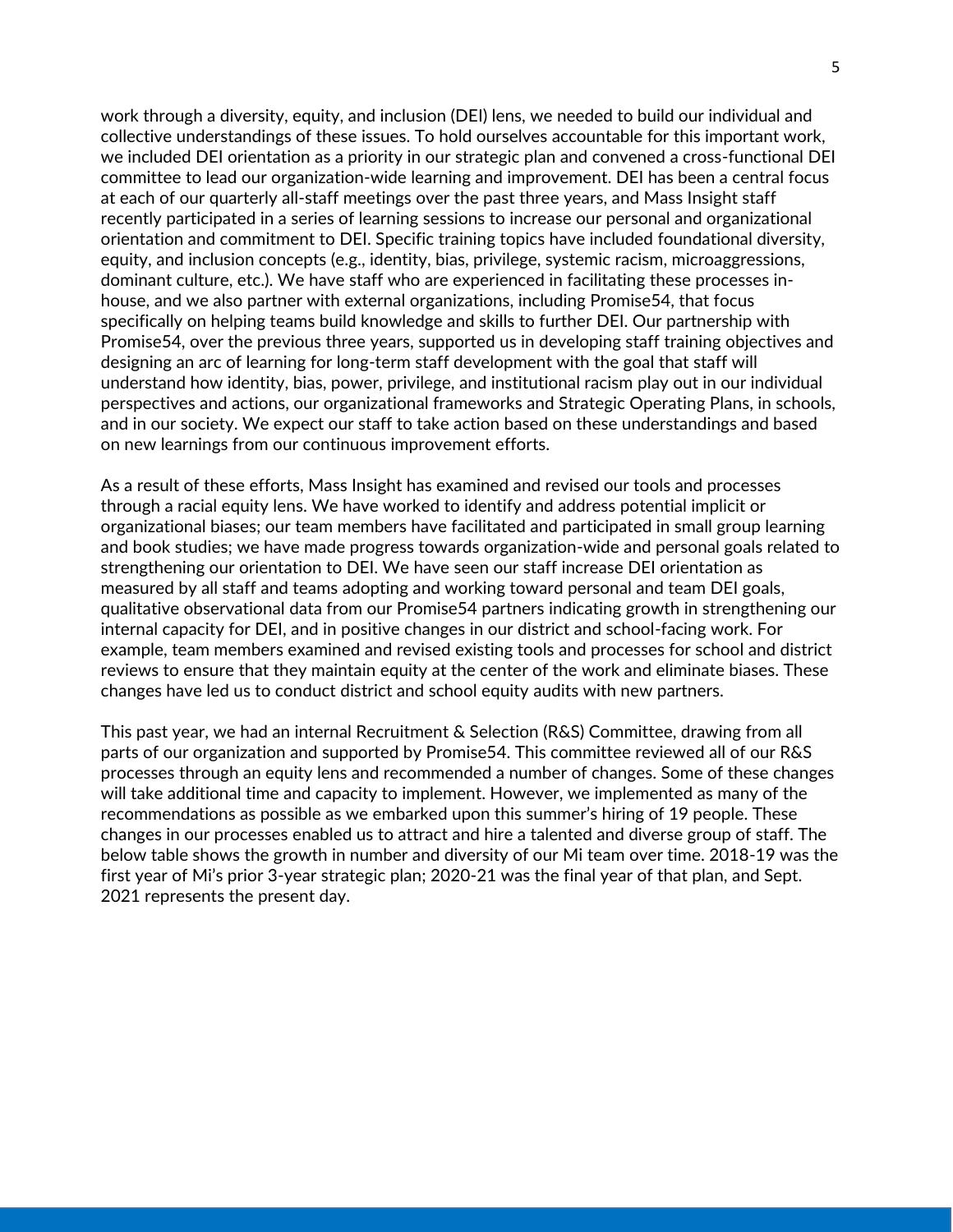| Year       | <b>Total Staff*</b> | % BIPOC |
|------------|---------------------|---------|
|            |                     |         |
| 2018-2019  | 28                  | 12%     |
| 2020-2021  | 33                  | 28%     |
| Sept. 2021 | 52                  | 40%     |

\*Captures staff that work 1/3 time or more.

Our team has grown by more than 57 percent since June, and our diversity has increased markedly. The growth in both numbers and diversity of our team means that we need to collectively envision the culture we want to create at Mi and work to create that culture, focusing on inclusion. Moving into our fourth year of organizational DEI learning and recognizing that there's more work to do, we seek to further differentiate training and provide more opportunities for our staff to investigate and strengthen the equity lens in our internal and external tools and approaches. We also recognize that our leadership team must play a significant role in leading and modeling DEI orientation at Mass Insight and want to ensure that our leadership team has the skills, knowledge, and confidence to do this well. As Mi continues its commitment to living its DEI beliefs by increasing the diversity of its team through new hiring and retention, making the team more inclusive, and incorporating its DEI commitments into its work in the field, we are seeking a partner to help us reach our current DEI goals.

Mi does not believe learning or working on DEI are tasks that will ever be finished. We are engaged in an ongoing journey to build understandings, mindsets, and skill sets we need. As such, DEI continues to be a core strategy in our new FY2022-FY2023 strategic plan, and the below goals and milestones have been established.

### **Diversity, Equity and Inclusion**

Mi continues its commitment to living its DEI beliefs by increasing the diversity of its team through new hiring and retention, making the team more inclusive, and incorporating its DEI commitments into its work in the field.

- 2-year goals:
- Increase and retain racial, ethnic and socio-economic diversity on the team and in organizational leadership
- Grow staff capacity for inclusive leadership
- Integrate DEI values into our practices and work with clients and market these approaches

1-year milestones:

- New staff survey provides a more detailed baseline on the inclusiveness of Mi's culture and action steps are identified and taken based on this data
- Establish and meet goals for the diversity of both hiring pools and actual hires
- . Include DEI component in tactics and/or action plans for the other 3 strategies

Tactics (1 year):

- Continue to design and refine and scale our recruitment/hiring/onboarding systems and processes with an eve on diversity, equity, and inclusion
- Determine what to and how to measure progress/gather evidence over time around inclusion/DEI culture and inform staff development
- inclusion/DEI culture and inform staff development<br>Identify concrete strategies for integrating DEI into each team/strategy's work

мl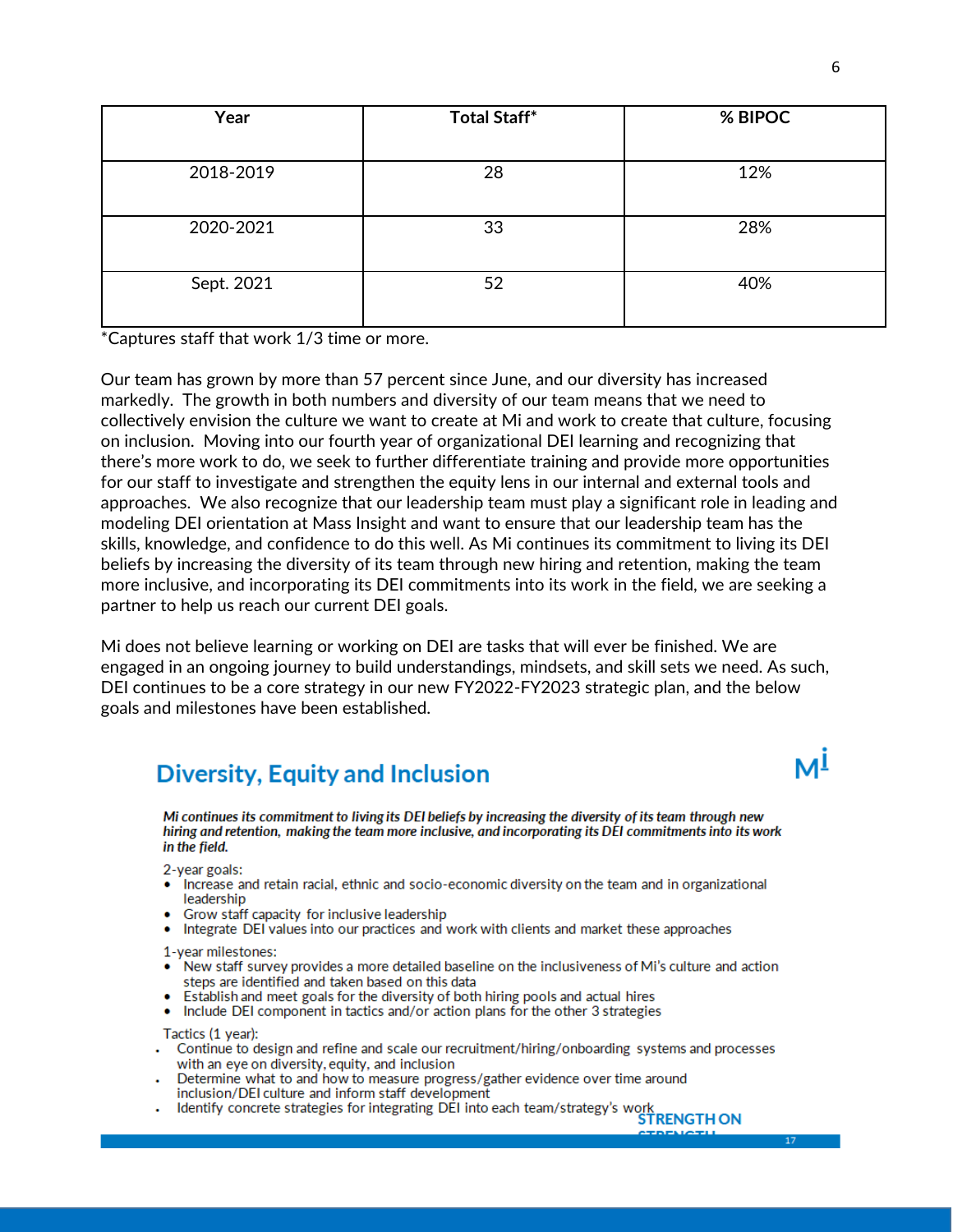#### **Partnership Goals and Overview**

Mass Insight's goal is to partner with an individual(s) who can help the organization determine, measure progress, and gather evidence around inclusion and DEI culture to inform staff development and implement prioritized actions to increase inclusivity. This partner will play a critical role in the organization's overall DEI strategy, culture design, and training structure. In addition, the partnership will provide the partner with an opportunity to immerse themselves in the organization's work and evolving inclusion priorities.

While the RFP specifies a scope of services through June 30, 2022, we anticipate a successful initial engagement will lead to a longer-term partnership.

The objectives of the initial scope of work include:

- 1. Facilitate staff engagement activities, including surveys, focus groups, and interviews to understand organizational context relative to staff experience and orientation to DEI and inclusive practices.
- 2. Analyze staff engagement data to help the DEI committee and leadership team design an inclusivity and staff learning plan focused on continued learning and personal development in order to build a more inclusive and equitable team.
- 3. Design an action plan and scope and sequence based on organizational data, staff learning needs, strategic initiatives, and input from the DEI committee;
- 4. Engage regularly with Mi's leadership team, including facilitating sessions for the leadership team. Based on data and identified learning priorities, advise on how the organizational leadership team upholds and implements DEI values.
- 5. Support Mi in ongoing measures to determine the extent to which teams are equitable and inclusive, particularly for staff from historically marginalized communities, including supporting Mi in selecting an annual survey. Design and facilitate quarterly sessions for all staff using the defined scope of work and arc of learning to improve organizational culture through the lens of DEI.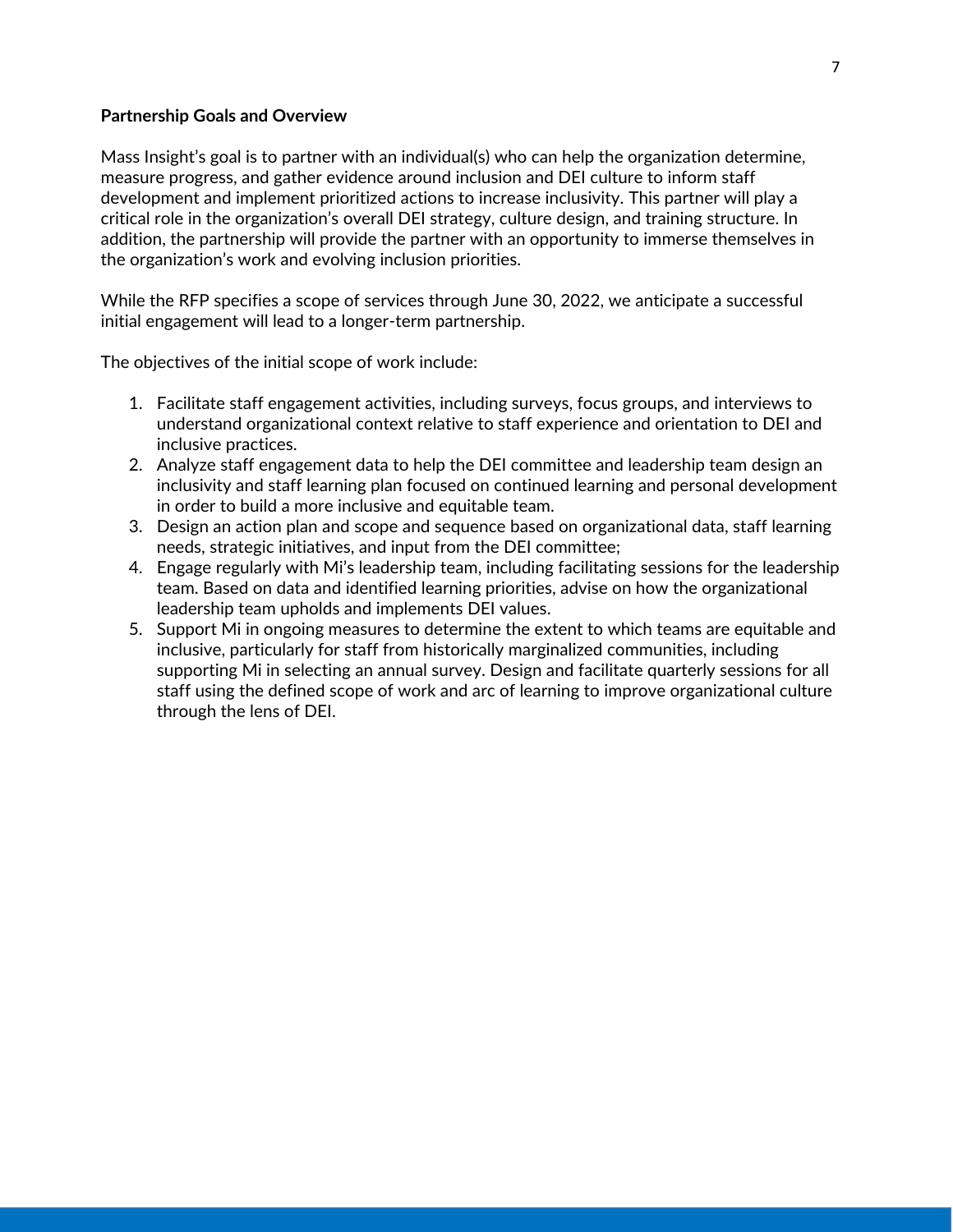#### **Proposed Scope of Work**

The expected term of this scope of work is through June 30, 2022, with an ideal November 2021 start time.

#### **Overview of Deliverables:**

As a partner, we look forward to collaborating with an individual(s) who wants to immerse themselves in Mass Insight's work and help move us towards our DEI goals. The following questions and deliverables are intended to facilitate a collaborative process between Mass Insight and the selected individual.

#### **Questions we want to answer:**

- What are the dynamics that are contributing to the current state of the organization's inclusivity? How can we improve them?
- How can the organization better utilize data to drive change and support the DEI strategic initiatives?
- What factors, if any, directly impact the leadership team's ability to uphold the organization's DEI values?
- How can we best understand our staff experience? What support does staff need to feel included and valued within the organization?
- What are the organization's short-term and long-term goals as we seek to create more inclusive and welcoming spaces for all?
- What resources should we be leveraging to facilitate our efforts to improve inclusion and culture, e.g, external partnerships, technology-enabled platforms, speakers.

#### **Deliverables and contract expectations:**

- Conduct initial needs inventory. Review and analyze organizational data and facilitate a session with the DEI committee and leadership to discuss findings and next steps.
- Co-design and administer staff surveys (or help us select a survey) to understand specific staff experiences relative to inclusion and equitable practices.
- Design an action plan and scope and sequence based on organizational data, staff learning needs, strategic initiatives, and input from the DEI committee.
- Facilitate five mini-work (1-1.5 hours) virtual sessions for the Mi leadership team focused on topics identified based on the needs assessment. Facilitate an additional session in collaboration with CEO for Mi's Board.
- Facilitate three quarterly sessions (4 hours) based on the data review and action plan, two of which may be in person:
	- $\circ$  December 8<sup>th</sup> and 9<sup>th</sup>, 2021
	- $\circ$  March 8<sup>th</sup> and 9<sup>th</sup>, 2022
	- $\circ$  June 7<sup>th</sup> and 8<sup>th</sup>, 2022
- Support DEI committee and leadership team in understanding roles and responsibilities, and defining a structure of collective action.
- Attend monthly all-staff virtual meetings and support design (Fridays, 1-2:00 pm ET)
- Attend biweekly leadership team meetings, as needed (Fridays, 9-10:30 ET)
- Attend DEI committee meetings (biweekly)
- Create a gradual release model to ensure the organization is set up for success postcontract.

*\*Pending the CDC guidelines and organization-wide travel decision, two of the Quarterly meetings may be conducted in person.*